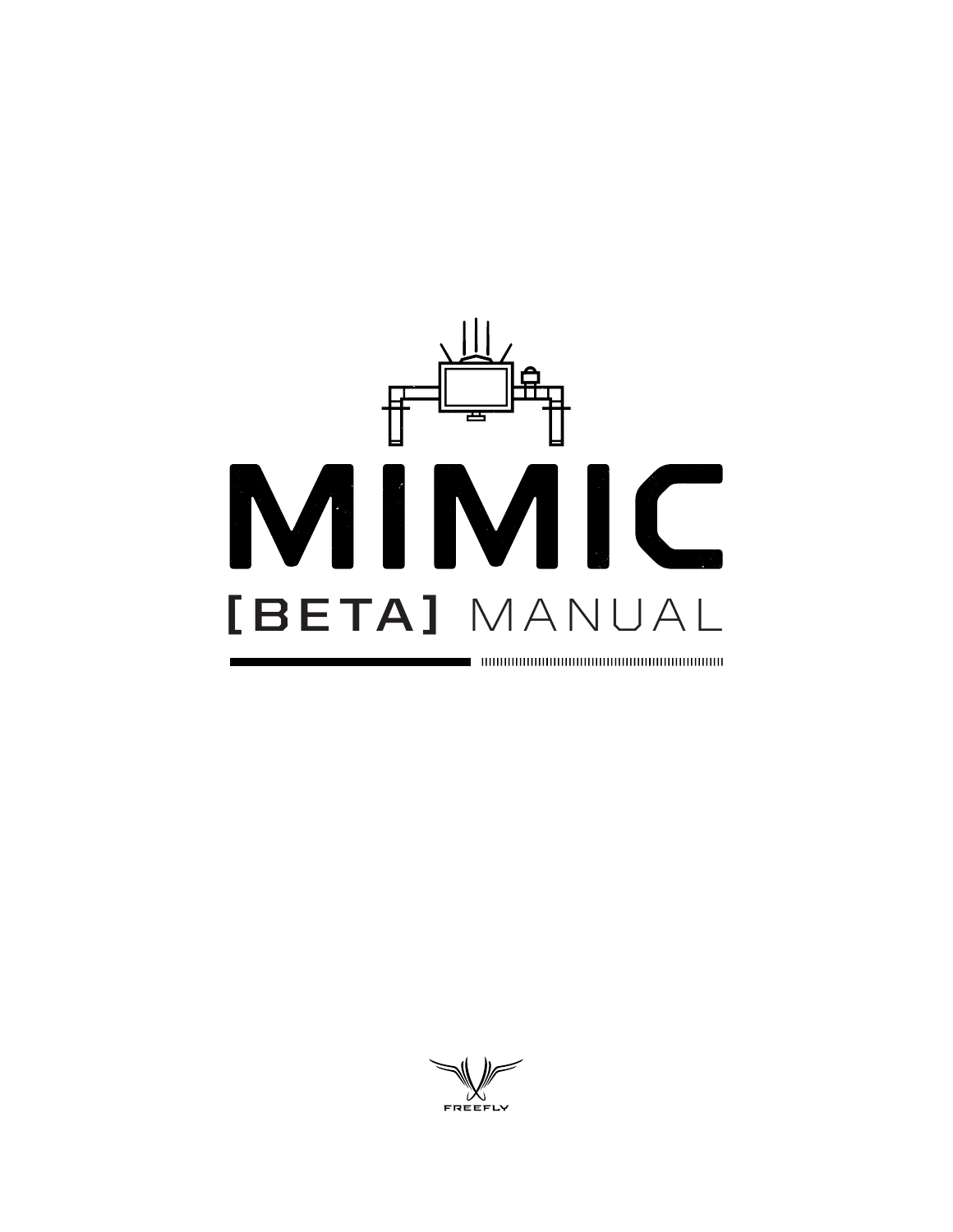## **QUICK START**

The MIMIC Beta includes handlebars with the MIMIC installed, an accessory mount, a USB battery, and a Freefly Receiver.

To get started with the MIMIC, follow these steps:

- 1. Install the Freefly Receiver.
- 2. Configure your MōVI.
- 3. Power on the MIMIC.
- 4. Get the shot!

## **FREEFLY RECEIVER INSTALLATION**

For detailed instructions on installing the included Freefly Receiver, please reference page 11 in the MōVI Controller Manual, found [HERE.](http://freeflysystems.com/software-manuals/)

## **MōVI CONFIGURATION**

Any MōVI can be configured for use with the MIMIC Beta. The MōVI must have firmware version 4.02 or later. In addition, the MIMIC Beta requires using the Windows MōVI App v3.10 or later, the Mac OS X MōVI App v1.63 or later, or the Android MōVI App v1.63 or later. The latest MōVI firmware, MōVI App, release notes, and update instructions are available [HERE.](http://freeflysystems.com/software-manuals/)

Once running firmware v4.02 or later, change the MōVI Radio Type from the default type (DSMX 2048) to MōVI Controller. This can be done from the MōVI App (available on Windows, Mac OS X, Android) in the Remote Controller Config menu.

The values of the other settings in this menu (Map Remote Mode, etc.) do not matter for this Radio Type and can be left at their default settings.

MIMIC Mode currently works with the MōVI Gimbal Application setting set to Handheld. This setting is found under the General menu.

After installing the Freefly Receiver and configuring the MōVI Radio Type, the MIMIC can send commands to the MōVI.

## **POWERING MIMIC**

To power on the MIMIC, plug in the attached USB cable into a 5V USB power source. We have provided a small USB battery with the MIMIC Beta kit.

As soon as power is supplied via the USB cable, the MIMIC will power on. NOTE: When powering on the MIMIC, make sure the [Pan Freeze](#page-1-0) button is not pressed.

<span id="page-1-0"></span>To charge the USB battery, plug the included charge cable into the Micro-USB charge port on the USB battery, then plug the cable into a USB outlet.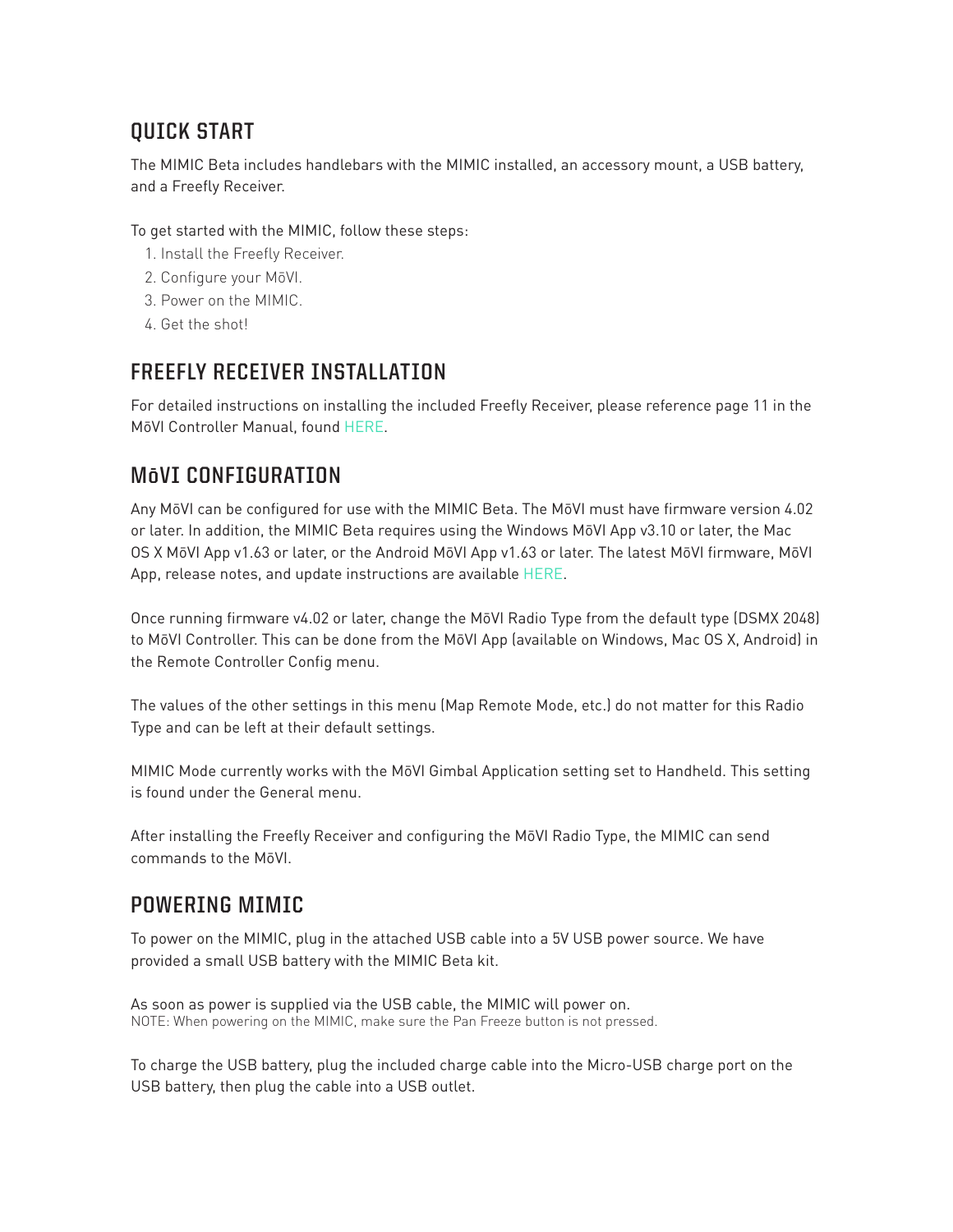## **PAN FREEZE**

The button located next to the right handlebar grip is the Pan Freeze button. The Pan Freeze button allows you to reorient the MIMIC with respect to the MōVI's position.

To use the Pan Freeze feature, press and hold the Pan Freeze button and pan the MIMIC. While the button is pressed, the MōVI's pan axis stays locked regardless of any MIMIC pan movements. Once the button is released, the MIMIC will transmit pan movements to the MōVI, but from a new base orientation.

NOTE: The Pan Freeze feature does not work if Heading Assist Mode is on.

NOTE: Do not press the Pan Freeze button while the MIMIC is initializing. Doing so will require a power cycle of the MIMIC.

# **BINDING MIMIC**

The MIMIC comes pre-bound to the Freefly Receiver included in the MIMIC Beta package. If you would like to bind to a different receiver, complete the following steps.

- 1. Ensure both the MIMIC Transmitter and Freefly Receiver are set to the same channel. The channel is set by a small dial located on the transmitter and receiver.
- 2. Ensure the Freefly Receiver is installed on the MōVI properly.
- 3. Power on both the MIMIC and the MōVI.
- 4. Ensure both the MIMIC Transmitter and Freefly Receiver's status LED are illuminated, indicating both have power.
- 5. Press the Bind button on the Freefly Receiver. Hold for 2-3 seconds before releasing it.
- 6. Wait for the Receiver's status LED to slowly flash orange. This indicates it found a transmitter.
- 7. Press and hold the Bind button on the MIMIC Transmitter until the status LED turns orange.
- 8. Once successful, the lights on both the MIMIC Transmitter and Freefly Receiver will turn green.

If the bind process fails, repeat steps 4-7.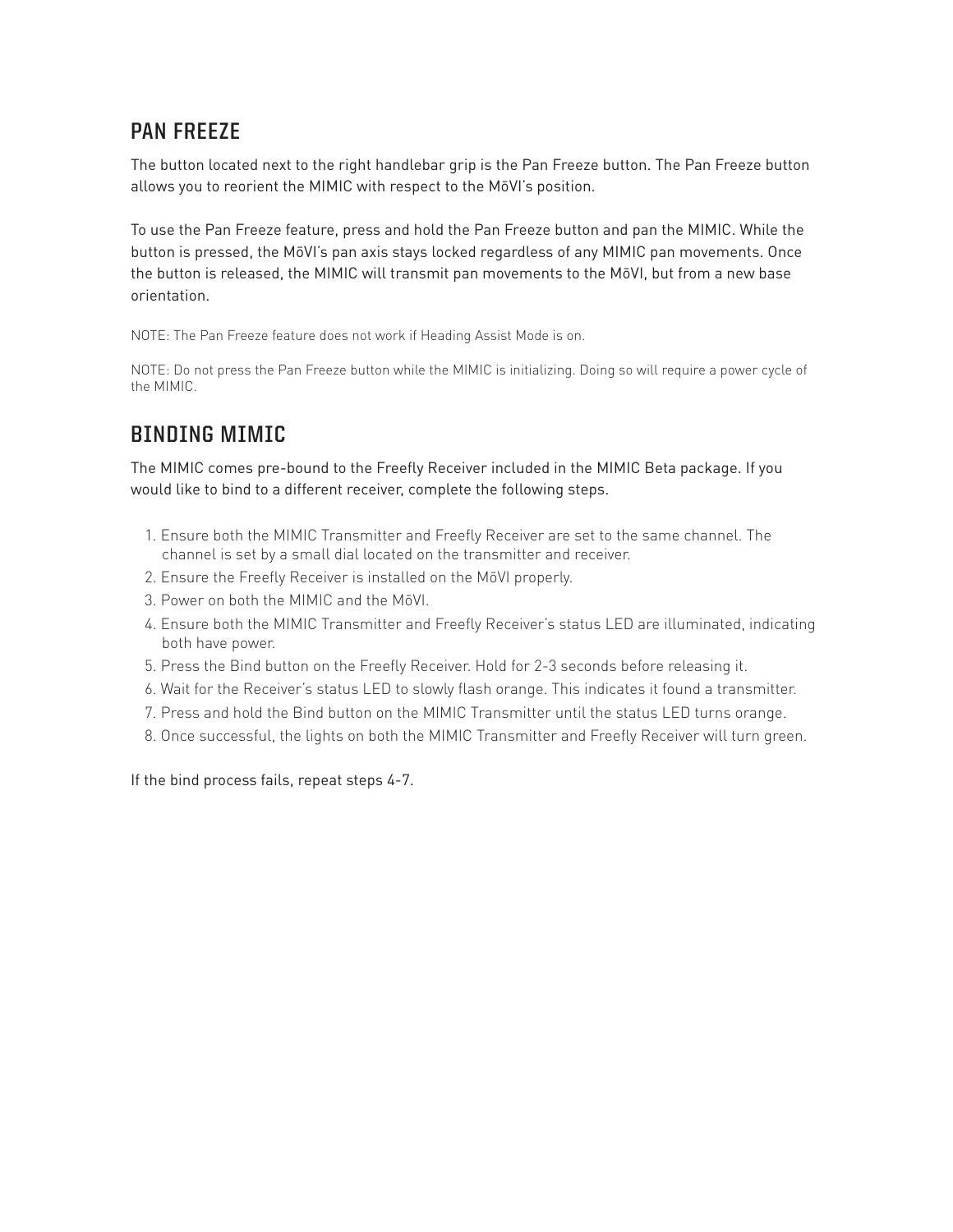### **MIMIC MODES**

There are 4 different MIMIC modes. The modes can be changed in the MōVI App under the Remote Operator Config menu.

#### DIRECT

Direct Mode provides the most responsive control between the MIMIC and a MōVI. However the MIMIC moves, the MōVI will respond as quickly as possible on the corresponding axes.

#### LEVEL ROLL

Level Roll Mode provides a responsiveness similar to Direct Mode, but maintains a level roll

| <b>NZ</b>                       |                                           | Freefly MoVI [000666699EE5] [CONNECTED]         | ▣<br>×        |
|---------------------------------|-------------------------------------------|-------------------------------------------------|---------------|
| <b>SYSTEM</b><br><b>FILE</b>    | <b>CONNECTION</b><br><b>CONFIGURATION</b> | <b>ABOUT</b><br><b>CHART</b><br><b>TERMINAL</b> |               |
| <b>Status</b><br><b>RUNNING</b> | Group                                     | Parameter                                       | Value         |
| Compass                         | <b>Tuning</b>                             | Pan Joystick Smoothing                          | 5             |
| <b>GOOD</b>                     | <b>Majestic Config</b>                    | Pan Joystick Expo                               | 10 %          |
| Radio                           | General                                   | Pan Joystick Window                             | $8 \mu s$     |
| <b>LOS</b>                      | <b>Remote Operator Config</b>             | <b>Tilt Joystick Smoothing</b>                  | 5             |
| <b>GPS</b><br><b>NO LOCK</b>    | <b>Remote Controller Config</b>           | <b>Tilt Joystick Expo</b>                       | 10 %          |
| <b>Position</b>                 | Expert                                    | <b>Tilt Joystick Window</b>                     | $8 \mu s$     |
| <b>NO LOCK</b>                  |                                           | Pan/Tilt Remote Speed Adjustment                | Independent   |
| <b>Mode</b>                     |                                           | Remote Rate Scale                               | $100°$ /s     |
| <b>HEADTRACK</b>                |                                           | <b>Tilt Control Mode</b>                        | Rate          |
| <b>Drive</b>                    |                                           | Mimic Mode                                      | <b>Direct</b> |
| <b>GOOD</b>                     |                                           |                                                 |               |
| <b>IMU</b><br><b>GOOD</b>       |                                           |                                                 |               |
|                                 |                                           |                                                 |               |
|                                 |                                           |                                                 |               |
|                                 |                                           |                                                 |               |
|                                 |                                           |                                                 |               |
|                                 |                                           |                                                 |               |
|                                 |                                           |                                                 |               |
| <b>INFO: OK</b>                 | <b>BATT</b>                               | <b>15.6V SATS</b><br>0 TEMP<br>41C              |               |

#### MAJESTIC PAN

In this mode, the amount of smoothing applied to the MōVI's pan axis is determined by the Pan Smoothing parameter in the Majestic Config menu. The degree of movement required before the MōVI follows the MIMIC's pan movement is configured by the Pan Window parameter in the Majestic Config menu. Control of tilt is direct, as smoothing is not applied. The roll axis is held level.

#### MAJESTIC PAN AND TILT

In this mode, the amount of smoothing applied to the MōVI's pan and tilt axes is determined by the Pan and Tilt Smoothing parameters in the Majestic Config menu. The degree of movement